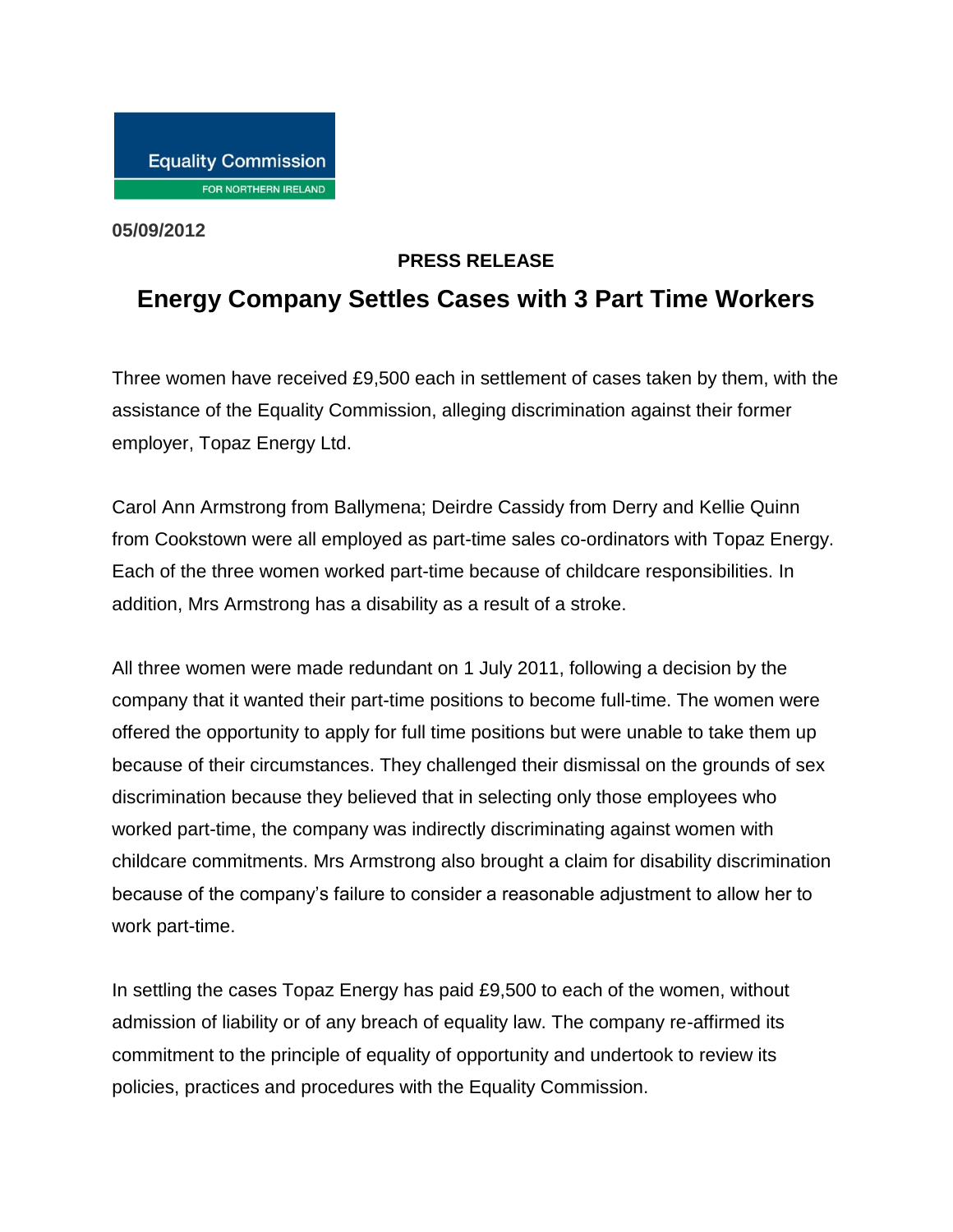The three women have expressed their thanks to the Commission and added in an agreed statement: "We did not know each other before taking this case – each of us was very taken aback when we were just told we were going to be made redundant and when we consulted the Law Centre in Derry they referred us to the Equality Commission. We all felt that our employer had not given full consideration to arrangements that would allow us to continue to work, such as job sharing. We are pleased that this has been settled and that hopefully this will help ensure that the same thing does not happen to other people who can only work part time. It was stressful for us and our families, but it was worth doing."

Eileen Lavery, Head of Legal, Policy and Research at the Equality Commission, said, "When considering changes to employment policies, employers should ensure that there are objective reasons, based on sound evidence, for any decision. "Where the criteria for selection of staff for redundancy may put part-time workers at a particular disadvantage then this could raise concerns of gender discrimination, as such a large proportion of part-time workers are women.

"Particular care is also needed when considering redundancy criteria which may impact on disabled employees.

"We very much welcome that Topaz Energy has undertaken to work with the Equality Commission to review its policies, practices and procedures and have committed to implement any reasonable recommendations the Commission may make. The Company has also undertaken to provide training to all their staff on their obligations under equality law."

The Equality Commission provides detailed advice to all employers on equality considerations concerning redundancies or any employment issue at [www.equalityni.org](http://www.equalityni.org/) or 028 90 500 600 for free and confidential advice.